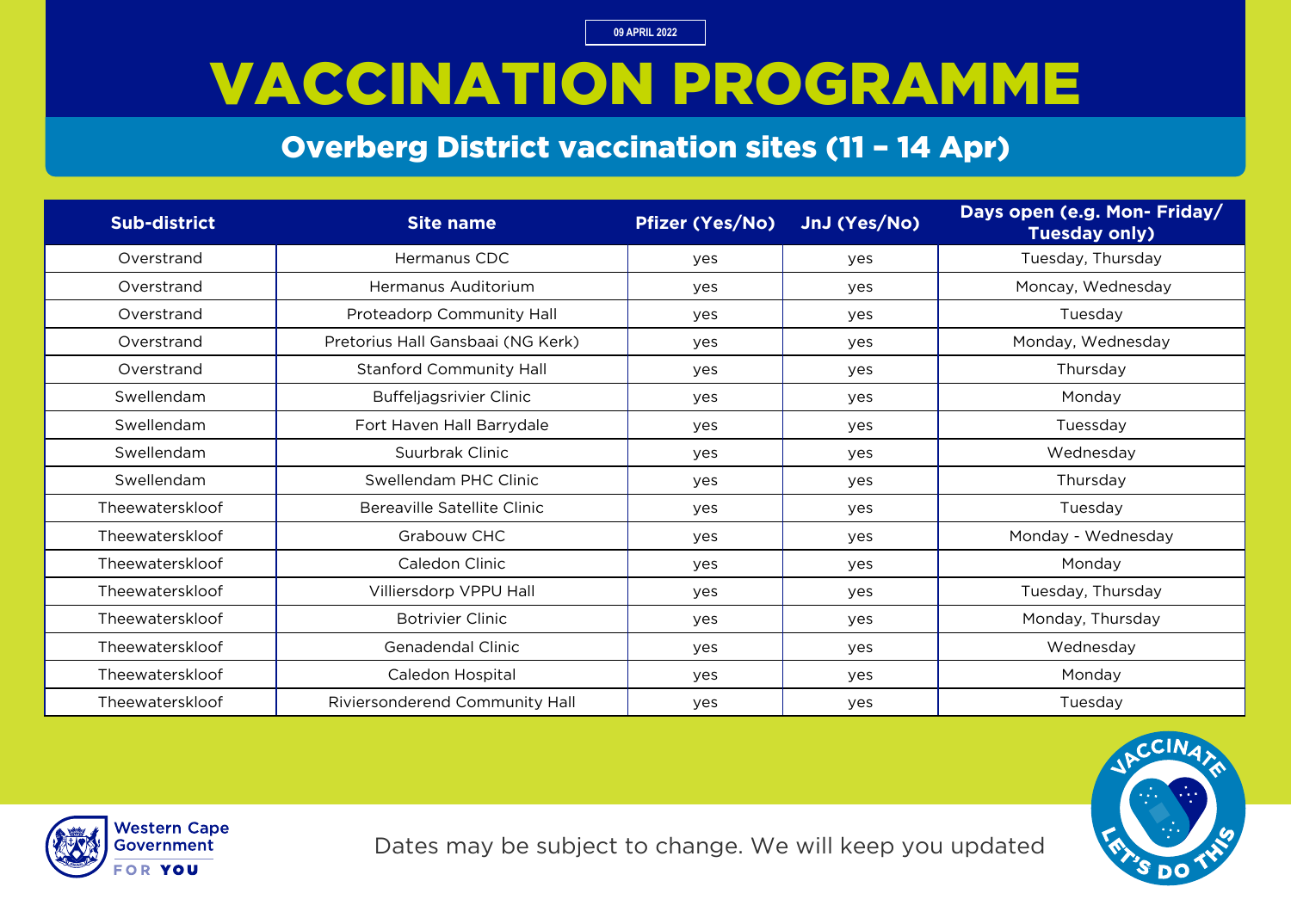Dates may be subject to change. We will keep you updated



# VACCINATION PROGRAMME

#### Cape Winelands District vaccination sites (11-14 Apr)

**09 APRIL 2022**

| <b>Sub-district</b>  | <b>Site name</b>                                 | <b>Pfizer (Yes/No)</b> | JnJ (Yes/No) | Days open (e.g. Mon- Friday/<br><b>Tuesday only)</b> |
|----------------------|--------------------------------------------------|------------------------|--------------|------------------------------------------------------|
| <b>Breede Valley</b> | De Doorns Clinic                                 | yes                    | yes          | Monday - Thursday                                    |
| <b>Breede Valley</b> | Empilisweni (Worcester) Clinic                   | yes                    | yes          | Monday - Thursday                                    |
| <b>Breede Valley</b> | Rawsonville Clinic                               | yes                    | yes          | Monday - Thursday                                    |
| <b>Breede Valley</b> | Worcester Town Hall                              | yes                    | yes          | Tuesday & Thursday                                   |
| <b>Breede Valley</b> | <b>Touws River Clinic</b>                        | yes                    | yes          | Monday - Thursday                                    |
| <b>Breede Valley</b> | <b>Orchard Clinic</b>                            | yes                    | yes          | Monday - Thursday                                    |
| <b>Breede Valley</b> | Sandhills Clinic                                 | yes                    | yes          | Monday - Thursday                                    |
| <b>Breede Valley</b> | Worcester CDC                                    | yes                    | yes          | Monday - Thursday                                    |
| Drakenstein          | Dalvale Clinic                                   | yes                    | yes          | Tuesday                                              |
| Drakenstein          | Gouda Clinic                                     | yes                    | yes          | Monday - Thursday                                    |
| Drakenstein          | Nieuwedrift Clinic                               | yes                    | yes          | Monday - Thursday                                    |
| Drakenstein          | Patriot Plein Clinic                             | yes                    | yes          | Thursday                                             |
| Drakenstein          | Simondium Clinic                                 | yes                    | yes          | Monday - Thursday                                    |
| Drakenstein          | <b>TC Newman CDC</b>                             | yes                    | yes          | Monday - Thursday                                    |
| Drakenstein          | <b>Windmeul Clinic</b>                           | yes                    | yes          | Monday - Thursday                                    |
| Drakenstein          | Shoprite Paarl                                   | yes                    | yes          | Monday - Thursday                                    |
| Langeberg            | <b>Bergsig Clinic</b>                            | yes                    | yes          | Monday - Thursday                                    |
| Langeberg            | Cogmanskloof Clinic                              | yes                    | yes          | Tuesday                                              |
| Langeberg            | Happy Valley Clinic                              | yes                    | yes          | Monday - Thursday                                    |
| Langeberg            | McGregor Clinic                                  | yes                    | yes          | Wednesday                                            |
| Langeberg            | Montagu Clinic                                   | yes                    | yes          | Monday - Thursday                                    |
| Langeberg            | Chris Van Zyl Hall                               | yes                    | yes          | Thursday                                             |
| Langeberg            | Callie De Wet Hall                               | yes                    | yes          | Monday - Thursday                                    |
| Stellenbosch         | Cloetesville CDC                                 | yes                    | yes          | Monday - Thursday                                    |
| Stellenbosch         | Kayamandi Clinic                                 | yes                    | yes          | Monday - Thursday                                    |
| Stellenbosch         | <b>Idas Valley Clinic</b>                        | yes                    | yes          | Monday - Thursday                                    |
| Stellenbosch         | Kylemore Clinic                                  | yes                    | yes          | Thursday                                             |
| Stellenbosch         | Don and Pat Bilton Clinic                        | yes                    | yes          | Monday & Wednesday                                   |
| Stellenbosch         | <b>Klapmuts Clinic</b>                           | yes                    | yes          | Monday - Thursday                                    |
| Stellenbosch         | <b>Groendal Clinic</b>                           | yes                    | yes          | Monday - Thursday                                    |
| Stellenbosch         | University of Stellenbosch Lentelus Sportsground | yes                    | yes          | Monday - Thursday                                    |
| Stellenbosch         | Distell Bergkelder Vaccination Centre            | yes                    | yes          | Monday - Thursday                                    |
| Witzenberg           | <b>Bella Vista Clinic</b>                        | yes                    | yes          | Thursday                                             |
| Witzenberg           | Ceres Hospital                                   | yes                    | yes          | Monday - Thursday                                    |
| Witzenberg           | Nduli Clinic                                     | yes                    | yes          | Tuesday                                              |
| Witzenberg           | Op die Berg Clinic                               | yes                    | yes          | Tuesday                                              |
| Witzenberg           | <b>Prince Alfred Hamlet Clinic</b>               | yes                    | yes          | Monday                                               |
| Witzenberg           | Tulbagh Clinic                                   | yes                    | yes          | Wednesday                                            |

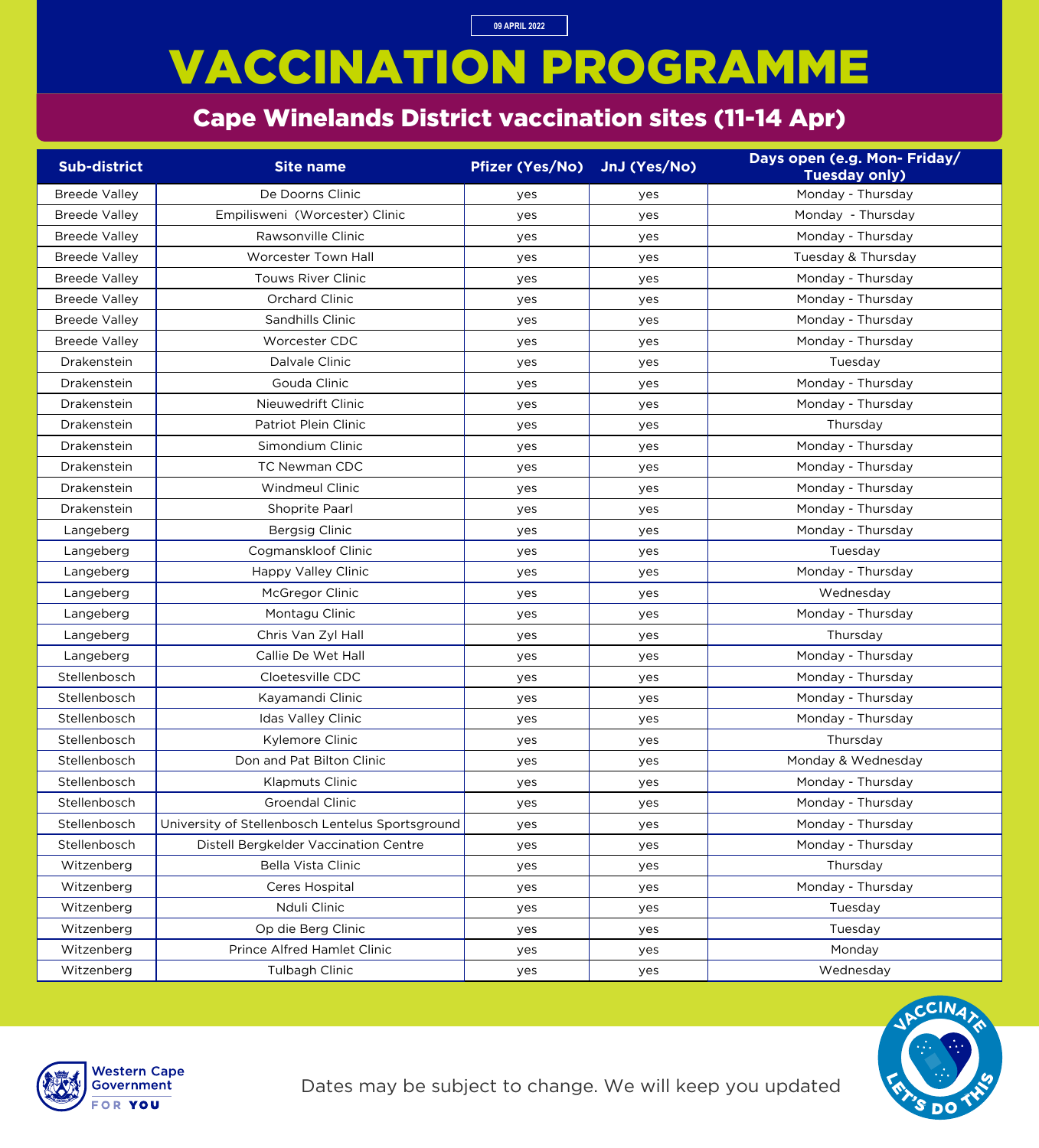### VACCINATION PROGRAMME

#### Central Karoo District vaccination sites (11-14 Apr)

| <b>Sub-district</b>  | Site name              | <b>Pfizer (Yes/</b><br>No) | JnJ (Yes/No) | Days open (e.g. Mon- Friday/ Tuesday<br>only) |
|----------------------|------------------------|----------------------------|--------------|-----------------------------------------------|
| <b>Beaufort West</b> | Murraysburg Clinic     | yes                        | yes          | Monday                                        |
| <b>Beaufort West</b> | Hillside Clinic        | yes                        | yes          | Thursday                                      |
| <b>Beaufort West</b> | Kwa Mandlenkosi Clinic | yes                        | yes          | Monday                                        |
| <b>Beaufort West</b> | Nieuveldpark           | yes                        | yes          | Tuesday & Thursday                            |
| Prince Albert        | Prince Albert          | yes                        | yes          | Thursday                                      |



Dates may be subject to change. We will keep you updated

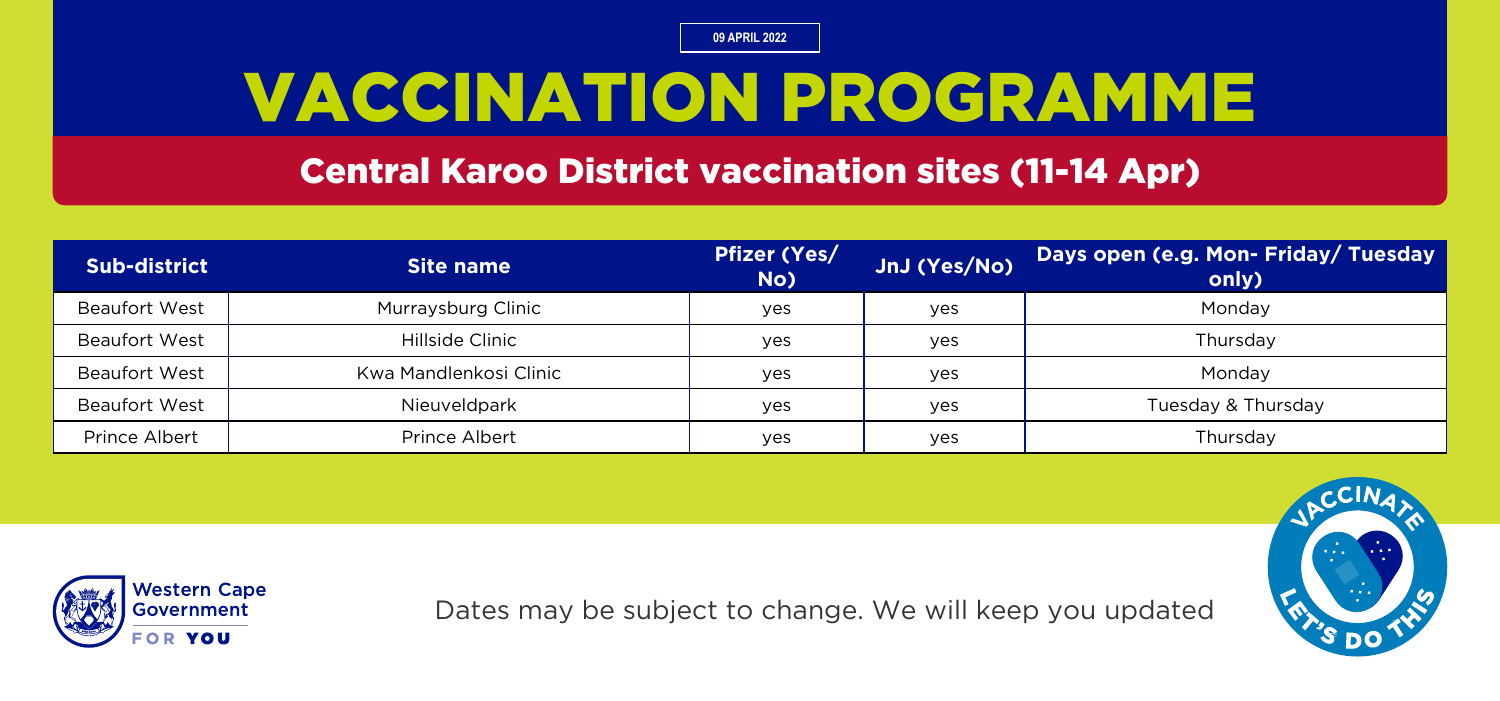# VACCINATION PROGRAMME

**09 APRIL 2022**

#### Garden Route District vaccination sites (11-14 Apr)

| <b>Sub-district</b> | <b>Site name</b>                  | <b>Pfizer (Yes/No)</b> | JnJ (Yes/No) | Days open (e.g. Mon- Friday/<br><b>Tuesday only)</b> |
|---------------------|-----------------------------------|------------------------|--------------|------------------------------------------------------|
| Knysna              | Knysna Town Hall                  | yes                    | yes          | Monday & Wednesday                                   |
| Knysna              | Knysna Community Day Centre       | yes                    | yes          | Tuesday, Thursday                                    |
| Knysna              | Sedgefield Clinic                 | yes                    | yes          | Monday                                               |
| Knysna              | Khayalethu Clinic                 | yes                    | yes          | Wednesday                                            |
| Knysna              | Hornlee Clinic                    | yes                    | yes          | Thursday                                             |
| Knysna              | Karatara Satellite Clinic         | yes                    | yes          | Monday                                               |
| Knysna              | Knysna Town Clinic                | yes                    | yes          | Tuesday                                              |
| <b>Bitou</b>        | Plettenberg Bay Town Clinic       | yes                    | yes          | Monday                                               |
| <b>Bitou</b>        | Crags Clinic                      | yes                    | yes          | Thursday                                             |
| <b>Bitou</b>        | New Horizons Clinic               | yes                    | yes          | Wednesday                                            |
| <b>Bitou</b>        | Kranshoek Clinic                  | yes                    | yes          | Tuesday                                              |
| George              | Thembalethu CDC (Sandkraal road)  | yes                    | yes          | Monday - Thursday                                    |
| George              | George Central Clinic             | yes                    | yes          | Monday - Thursday                                    |
| George              | Pacaltsdorp Clinic                | yes                    | yes          | Monday - Thursday                                    |
| George              | Uniondale Hospital                | yes                    | yes          | Monday - Thursday                                    |
| Hessequa            | Riversdale Clinic                 | yes                    | yes          | Monday, Tuesday, Thursday                            |
| Hessequa            | Albertinia Clinic                 | yes                    | yes          | Thursday                                             |
| Hessequa            | <b>Still Bay Satellite Clinic</b> | yes                    | yes          | Wednesday & Thursday                                 |
| Hessequa            | Heidelberg Clinic                 | yes                    | yes          | Wednesday                                            |
| Kannaland           | Calitzdorp Clinic                 | yes                    | yes          | Monday - Thursday                                    |
| Kannaland           | Ladismith Clinic                  | yes                    | yes          | Monday, Wednesday, Thursday                          |
| Kannaland           | Van Wyksdorp Satellite Clinic     | yes                    | yes          | Tuesday                                              |
| Kannaland           | Zoar Clinic                       | yes                    | yes          | Tuesday & Thursday                                   |
| Kannaland           | Amalienstein Clinic               | yes                    | yes          | Monday & Wednesday                                   |
| Mossel Bay          | Alma Community Day Centre         | yes                    | yes          | Monday - Thursday                                    |
| Mossel Bay          | <b>Great Brak River Clinic</b>    | yes                    | yes          | Monday, Wednesday, Thursday                          |
| Mossel Bay          | D'Almeida Community Day Centre    | yes                    | yes          | Monday - Thursday                                    |
| Oudtshoorn          | Oudtshoorn Clinic                 | yes                    | yes          | Monday, Wednesday                                    |
| Oudtshoorn          | <b>Toekomsrus Clinic</b>          | yes                    | yes          | Thursday                                             |
| Oudtshoorn          | Bongolethu Clinic                 | yes                    | yes          | Monday, Wednesday                                    |
| Oudtshoorn          | <b>Bridgeton Clinic</b>           | yes                    | yes          | Wednesday                                            |



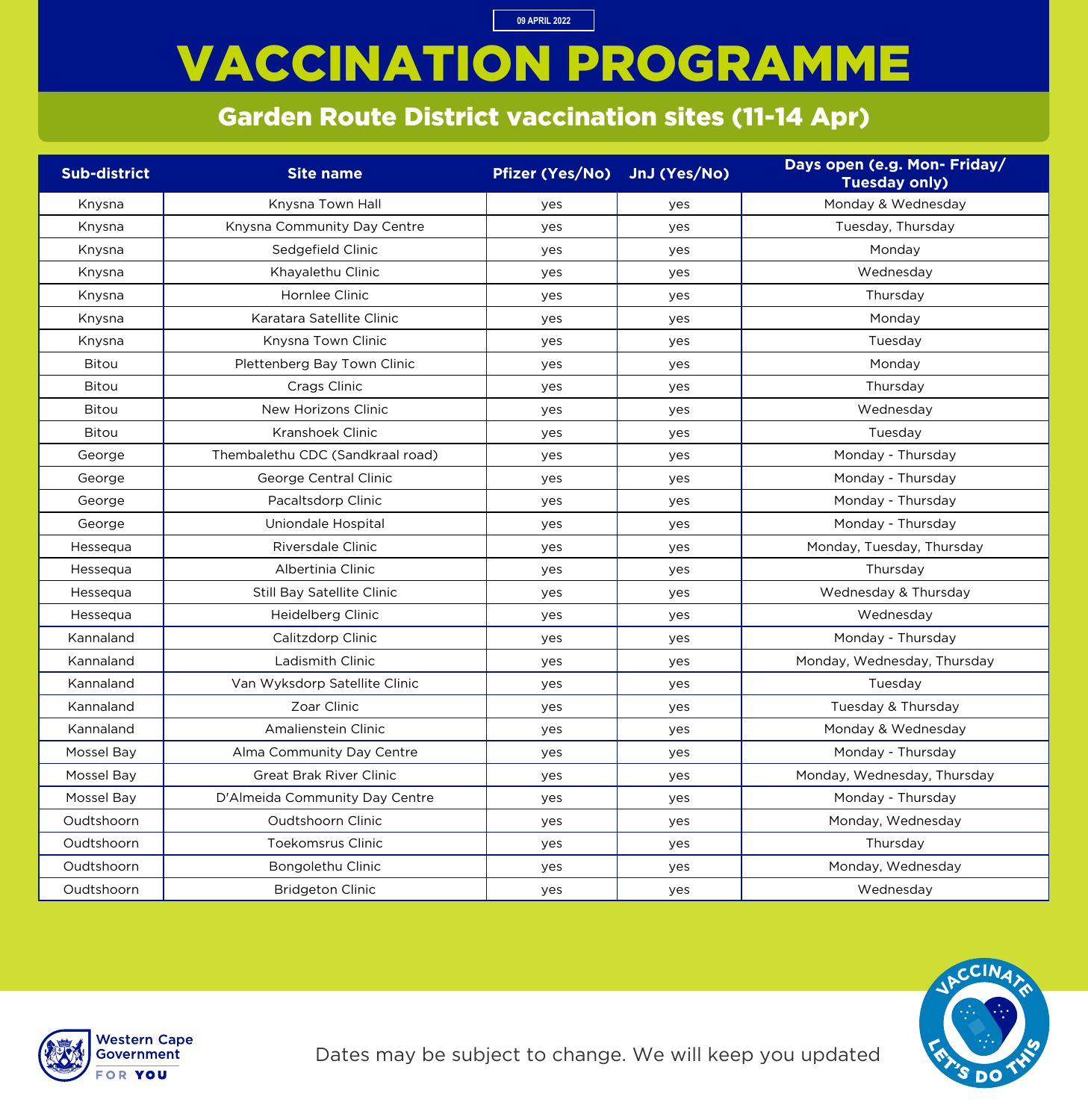### VACCINATION PROGRAMME

#### Northern/Tygerberg vaccination sites (11-14 Apr)

| <b>Sub-district</b> | <b>Site name</b>                     | <b>Pfizer (Yes/No)</b> | JnJ (Yes/No) | Days open (e.g. Mon- Friday/<br><b>Tuesday only)</b> |
|---------------------|--------------------------------------|------------------------|--------------|------------------------------------------------------|
| <b>Northern</b>     | Kraaifontein CHC, Cipla Container    | yes                    | yes          | Monday-Thursday                                      |
| <b>Northern</b>     | Durbanville CDC                      | yes                    | yes          | Mondays and Wednesdays                               |
| <b>Northern</b>     | Bothasig CDC                         | yes                    | yes          | Monday - Thursday                                    |
| <b>Northern</b>     | <b>Bloekombos Clinic</b>             | yes                    | yes          | Wednesday                                            |
| Northern            | <b>Brackenfell Clinic</b>            | yes                    | yes          | Monday-Thursday                                      |
| Northern            | Wallacedene Clinic                   | yes                    | yes          | Wednesday                                            |
| Tygerberg           | Adriaanse Clinic                     | yes                    | yes          | Monday-Thursday                                      |
| Tygerberg           | St. Vincent CDC                      | yes                    | yes          | Monday-Thursday                                      |
| Tygerberg           | <b>Bishop Lavis CDC</b>              | yes                    | yes          | Monday-Thursday                                      |
| Tygerberg           | Delft CHC                            | yes                    | yes          | Monday-Thursday                                      |
| Tygerberg           | Elsies River CHC                     | yes                    | yes          | Monday-Thursday                                      |
| Tygerberg           | Ruyterwacht CDC                      | yes                    | yes          | Wednesday                                            |
| Tygerberg           | <b>Bellville South</b>               | yes                    | yes          | Wednesday                                            |
| Tygerberg           | Reed Street CDC                      | yes                    | yes          | Monday-Thursday                                      |
| Tygerberg           | Parow CDC                            | yes                    | yes          | Monday - Wednesday                                   |
| Tygerberg           | Symphony Way CDC                     | yes                    | yes          | Monday-Thursday                                      |
| Tygerberg           | Disa Hall, Tygerberg Hospital campus | yes                    | yes          | Monday-Thursday                                      |
| Tygerberg           | <b>CPUT Bellville Campus</b>         | yes                    | yes          | Monday-Thursday                                      |



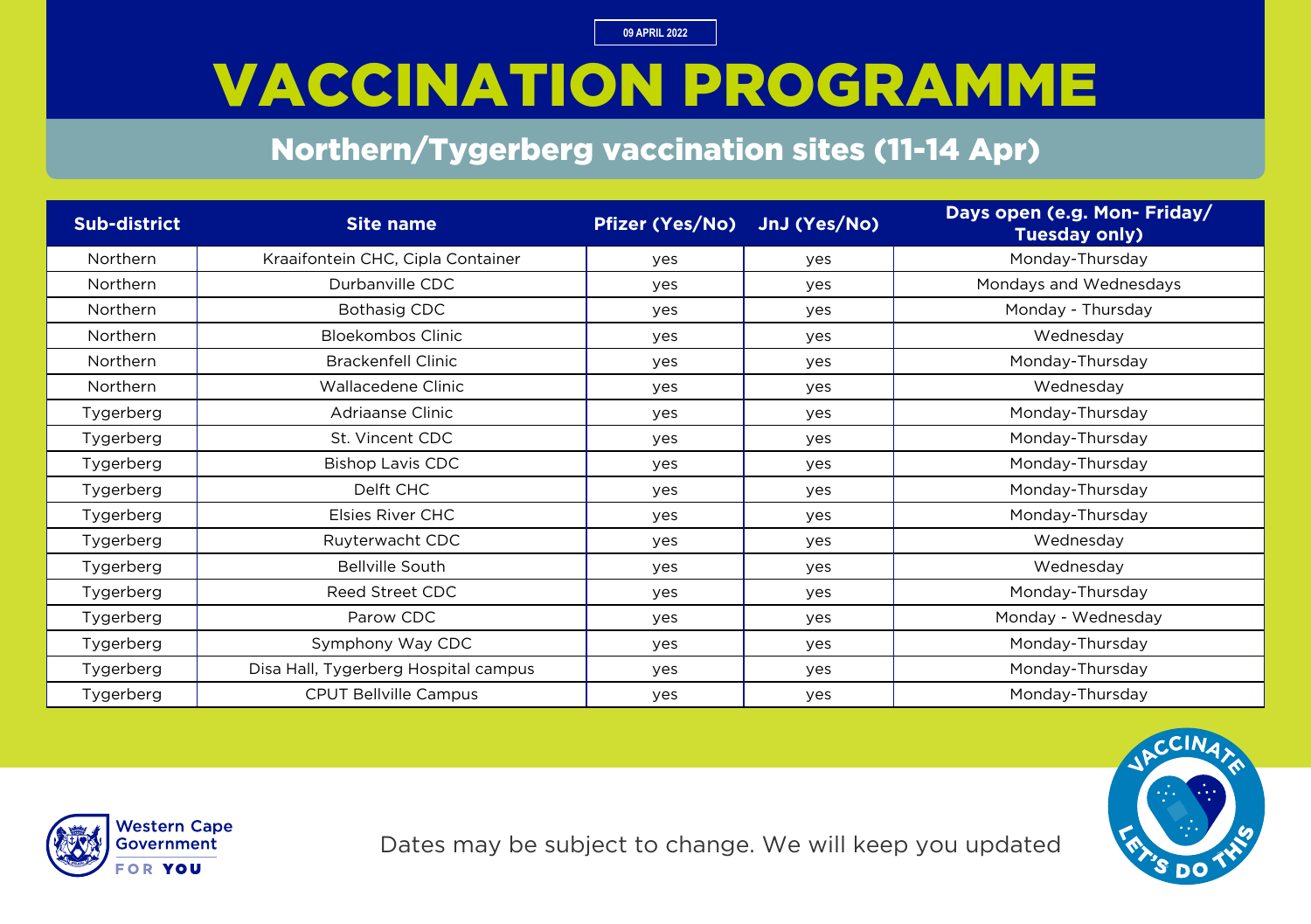### VACCINATION PROGRAMME

#### Southern/Western vaccination sites (11-14 Apr)

| <b>Sub-district</b> | <b>Site name</b>                       | <b>Pfizer (Yes/No)</b> | JnJ (Yes/No) | Days open (e.g. Mon- Friday/<br><b>Tuesday only)</b> |
|---------------------|----------------------------------------|------------------------|--------------|------------------------------------------------------|
| Southern            | Ocean View Civic Centre                | yes                    | yes          | Wednesday-Thursday                                   |
| Southern            | Pelican Park CDC                       | yes                    | yes          | Tuesdays                                             |
| Southern            | Seawinds Clinic                        | yes                    | yes          | Tuesdays                                             |
| Southern            | <b>Retreat CHC</b>                     | yes                    | yes          | Monday-Thursday                                      |
| Southern            | Lotus River CHC                        | yes                    | no           | Monday-Thursday                                      |
| Southern            | Lady Michaelis CDC                     | yes                    | yes          | Monday-Thursday                                      |
| Southern            | DP Marais Hospital                     | yes                    | yes          | Monday-Thursday                                      |
| Southern            | False Bay Hospital                     | yes                    | yes          | Monday-Thursday                                      |
| Southern            | <b>Grassy Park Civic Centre</b>        | yes                    | no           | Monday-Thursday                                      |
| Southern            | House of Hope (Hout Bay)               | yes                    | yes          | Monday, Wednesday (08h00-13h00)                      |
| Western             | District Six CDC                       | yes                    | no           | Monday-Thursday                                      |
| Western             | Vanguard CHC                           | yes                    | yes          | Monday-Thursday                                      |
| Western             | Saxon Sea Community Hall               | yes                    | yes          | Monday-Thursday                                      |
| Western             | New Somerset Hospital                  | yes                    | yes          | Monday-Thursday                                      |
| Western             | Mamre CDC                              | yes                    | yes          | Monday-Thursday                                      |
| Western             | Kensington CDC                         | yes                    | no           | Monday-Thursday                                      |
| Western             | Du Noon CHC                            | yes                    | no           | Monday-Thursday                                      |
| Western             | UCT Community of Hope Vaccination Site | yes                    | yes          | Monday-Thursday                                      |
| Western             | Maitland CDC                           | yes                    | yes          | Monday-Thursday                                      |



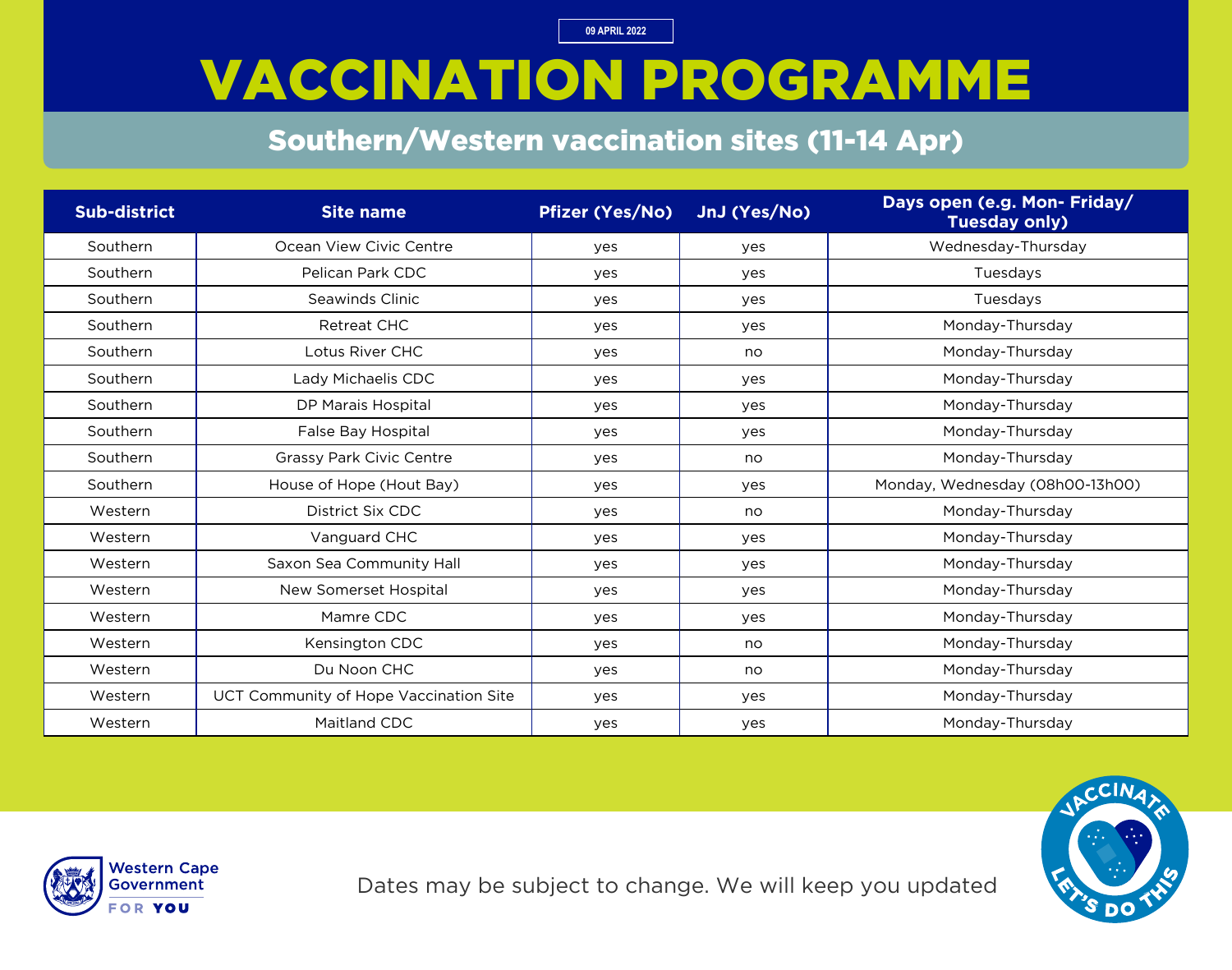# VACCINATION PROGRAMME

#### Eastern/Khayelitsha vaccination sites (11-14 Apr)

| <b>Sub-district</b> | <b>Site name</b>                                | <b>Pfizer (Yes/No)</b> | JnJ (Yes/No) | Days open (e.g. Mon- Friday/<br><b>Tuesday only)</b> |
|---------------------|-------------------------------------------------|------------------------|--------------|------------------------------------------------------|
| Eastern             | Dr Ivan Tomms CDC                               | yes                    | yes          | Thursdays                                            |
| Eastern             | Eerste River Multipurpose Centre                | yes                    | yes          | Monday-Thursday                                      |
| Eastern             | Gordon's Bay Clinic                             | yes                    | yes          | Wednesdays                                           |
| Eastern             | Sarepta Clinic                                  | yes                    | yes          | Monday-Thursday                                      |
| Eastern             | Ikhwezi Clinic                                  | yes                    | yes          | Monday-Thursday                                      |
| Eastern             | Sir Lowry's Pass CDC                            | yes                    | yes          | Monday-Thursday                                      |
| Eastern             | Solomon Mahlangu Hall (opposite Kuyasa library) | yes                    | yes          | Monday-Thursday                                      |
| Eastern             | Afrika Tikkun Mfuleni                           | yes                    | yes          | Monday-Thursday                                      |
| Eastern             | <b>Charles Morkel Hall</b>                      | yes                    | yes          | Tuesday-Thursday                                     |
| Eastern             | Eerste River Hospital Cipla Container           | yes                    | yes          | Monday-Thursday                                      |
| Eastern             | <b>Gustrouw CDC</b>                             | yes                    | yes          | Monday-Thursday                                      |
| Eastern             | Helderberg Hospital                             | yes                    | yes          | Monday-Thursday                                      |
| Eastern             | Kleinvlei Recreational Hall                     | yes                    | yes          | Monday-Thursday                                      |
| Eastern             | Macassar CDC                                    | yes                    | yes          | Monday-Thursday                                      |
| Eastern             | Mfuleni CDC                                     | yes                    | yes          | Monday-Thursday                                      |
| Eastern             | Nomzamo CDC                                     | yes                    | yes          | Wednesday                                            |
| Eastern             | Nomzamo Wellness Centre                         | yes                    | yes          | Monday and Thursday                                  |
| Eastern             | Solomon Tshuku Hall                             | yes                    | yes          | Monday-Thursday                                      |
| Khayelitsha         | Luvuyo CDC                                      | yes                    | yes          | Tuesday                                              |
| Khayelitsha         | Khayelitsha (Site B) CHC Cipla Container        | yes                    | yes          | Monday-Thursday                                      |
| Khayelitsha         | Khayelitsha Hospital                            | yes                    | yes          | Monday-Thursday                                      |
| Khayelitsha         | Michael Mapongwana CDC                          | yes                    | yes          | Monday-Thursday                                      |
| Khayelitsha         | Nolungile CDC                                   | yes                    | yes          | Monday-Thursday                                      |



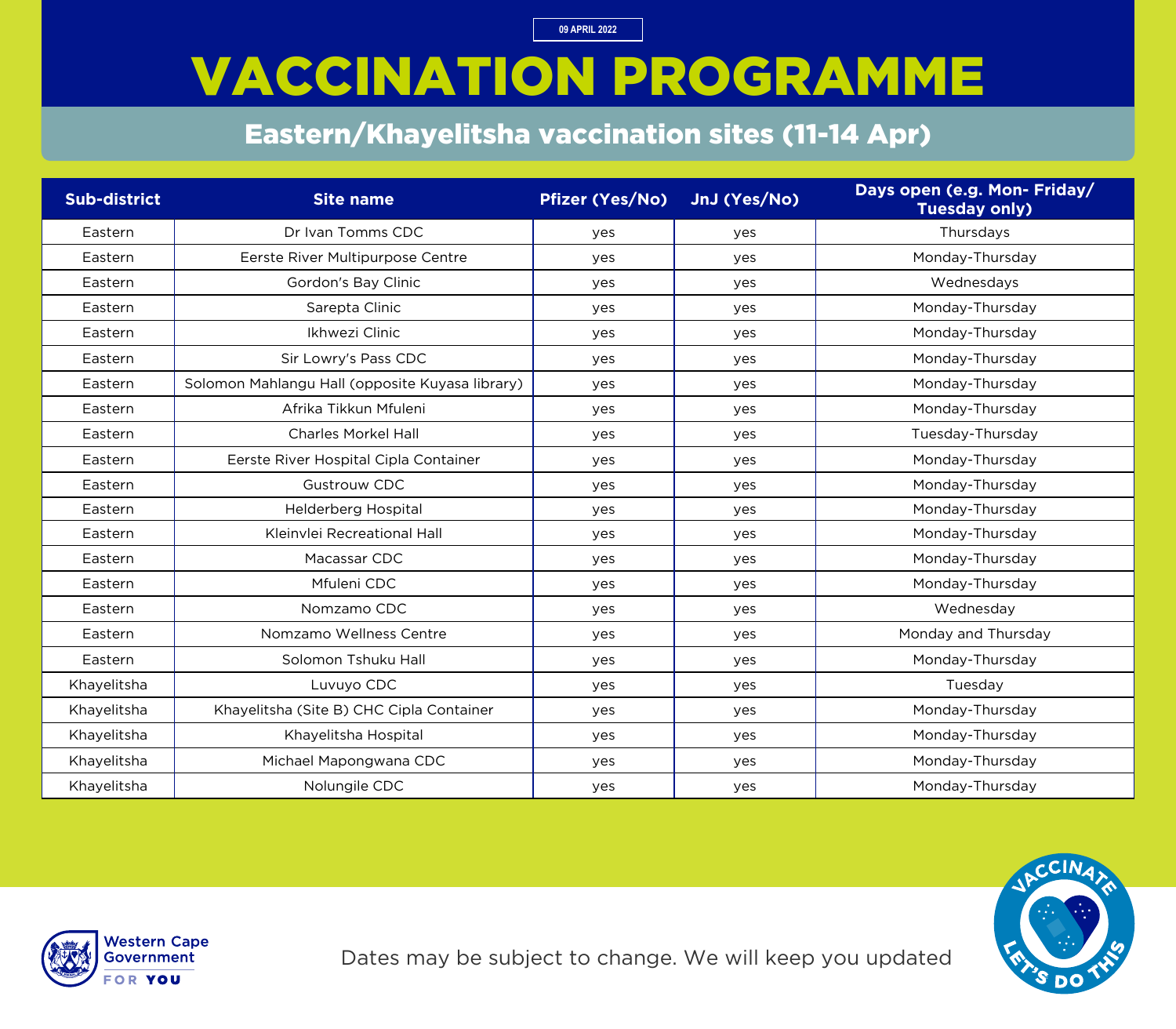# VACCINATION PROGRAMME

#### Klipfontein/Mitchells Plain vaccination sites (11-14 Apr)

| <b>Sub-district</b> | <b>Site name</b>                      | <b>Pfizer (Yes/</b><br>No) | JnJ (Yes/No) | Days open (e.g. Mon- Friday/<br><b>Tuesday only)</b> |
|---------------------|---------------------------------------|----------------------------|--------------|------------------------------------------------------|
| Klipfontein         | New Apostolic Church, Heideveld       | yes                        | yes          | Monday-Thursday                                      |
| Klipfontein         | Cross Roads CDC                       | yes                        | yes          | Monday-Thursday                                      |
| Klipfontein         | Heideveld CDC                         | yes                        | yes          | Monday-Thursday                                      |
| Klipfontein         | Gugulethu CHC, Emergency Centre       | yes                        | yes          | Monday - Sunday                                      |
| Klipfontein         | Inzame Zabantu CDC                    | yes                        | yes          | Monday-Thursday                                      |
| Klipfontein         | Nyanga CDC                            | yes                        | yes          | Monday-Thursday                                      |
| Klipfontein         | Dr Abdurahman CDC                     | yes                        | yes          | Monday-Thursday                                      |
| Klipfontein         | New Apostolic Church, Hanover Park    | yes                        | yes          | Monday-Thursday                                      |
| Klipfontein         | Hanover Park CDC                      | yes                        | yes          | Monday - Sunday                                      |
| Mitchells Plain     | Beaconvale Frail Care Centre          | yes                        | yes          | Monday-Thursday                                      |
| Mitchells Plain     | Mitchells Plain CHC, Emergency Centre | yes                        | yes          | Monday - Sunday                                      |
| Mitchells Plain     | Mitchells Plain District Hospital     | yes                        | yes          | Monday-Thursday                                      |





Dates may be subject to change. We will keep you updated